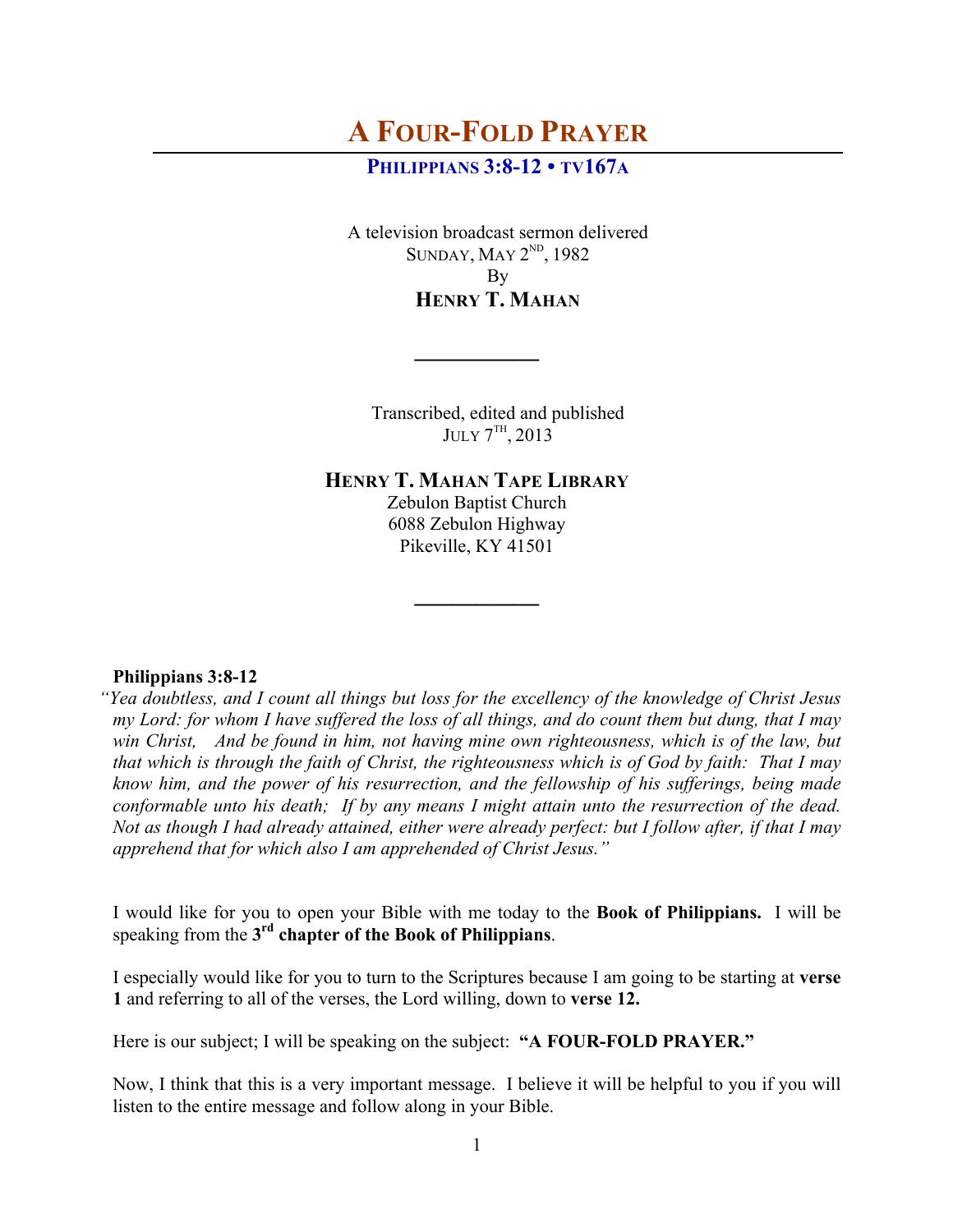If you will look at **verse 1,** we see that the apostle Paul is a man of one message. He said in **verse 1:** *"To keep writing* (and preaching) *to you the same things is not grievous to me;* (I don't mind at all preaching to you the same message). It is for your good that I preach the Gospel to you again, and again, and again."

Paul was a man of one message; he said, *"I am determined to know nothing among you save Jesus Christ and him crucified."* We preach Jesus Christ and Him crucified. Paul said, *"God sent me not to baptize but to preach the gospel."*

So, that is the first thing we know in **Philippians 3:1**; Paul said, "I am a man of one message and I don't remind repeating it over and over again; it is not grievous to me at all. It is good for you and it is glorifying to our God."

Now, watch **verse 2:** I know today that we hear people say, "Well; don't criticize other denominations. Don't talk about other preachers. Don't call people by name." Paul did, he said in **verse 2,** now listen to him, it is strong language; it is language that I probably would not use on television or from my pulpit.

He is talking about the covetous, greedy, fame-seeking preachers of his day, *"false prophets,"* he calls them. He calls them a stronger word, he says in **verse 2:** *"Beware of dogs."*

In other words, he is talking about these false preachers who glory in the flesh. He said, "These people put emphasis on ceremony, circumcision, law, human works, and baptism and not on Christ."

Our Lord called them *"false prophets."* The apostle called them in another place, "hucksters and merchandisers of souls." Here he calls them, *"dogs; beware of these dogs."*

Now, in **verse 3** Paul says, *"We are the true circumcision."*

Here is what he is saying; these men are not men of faith. They are not men of the Gospel. They are not men of Christ. They are not even men of the true circumcision or the true Israel or the true faith. *"We are the true circumcision* (or the true faith)."

He gives three marks in **verse 3.** He says, *"We worship God in the spirit,* (not in form, not in ceremony, not in processionals, not in outward show. We worship God from the heart). *We worship God in the spirit."*

Our Lord said that; *"God is a Spirit and they who worship God worship him in spirit and truth."* We worship God in the spirit, not with trinkets, not with signs and ceremony, but we worship God from the heart.

Secondly: *"We are the true circumcision who rejoice in Christ Jesus."*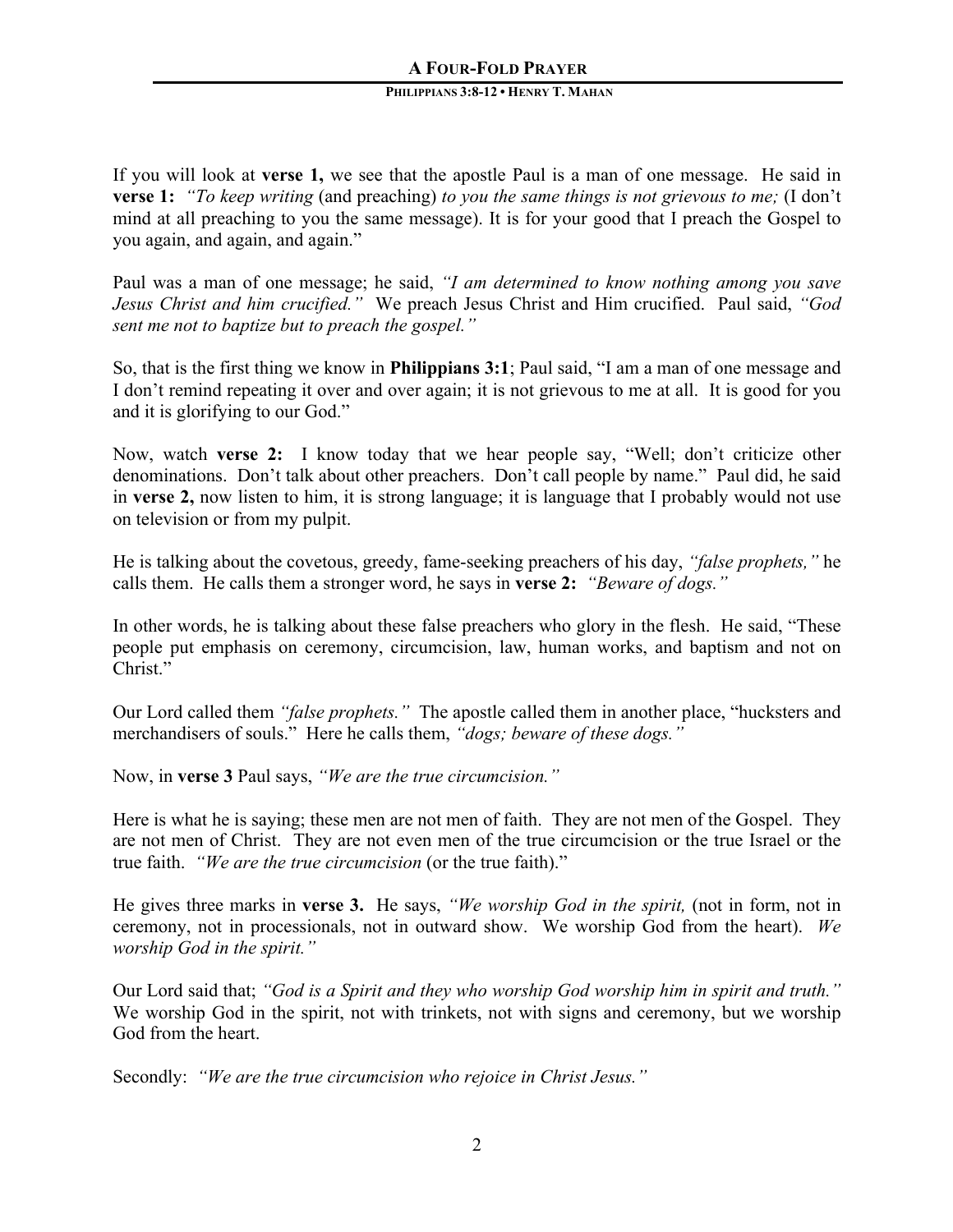We don't rejoice in our works. We don't rejoice in our baptism, we rejoice in Christ, who He is; He is the Son of God.

What did He do? He came to this earth to bear our sins in His body on the tree. Why did He do it? He did it in order, *"that God might be just and justifier."*

Where is he now? *"He is at the right hand of God."* We rejoice in Jesus Christ. He is our righteousness. He is our sanctification. He is our redemption. He is our wisdom. He is our acceptance with God, Jesus Christ the Lord.

Thirdly: He says, *"We have no confidence in the flesh."* 

We don't put our confidence in human prophets or human preachers. We don't put our confidence in human organizations. We don't even put our confidence in ourselves. Our confidence is in Christ alone.

In **verse 4,** Paul says: "*Though I might also have confidence in the flesh. If any other man thinketh that he hath whereof he might trust in the flesh, I more."*

*"*If any of you feel like you can find acceptance with God by your own righteousness and that acceptance with God is to be gained by heritage or tradition, or human works, I would be out ahead of you, I more than you."

"If you think that God Almighty will look upon a man and accept him and receive him because of who he is, what his background is, or the works that he does, then I more than you. If anything can be gained by human effort, Paul said, I would have complete security."

Why? Well, listen to him: *"I've been circumcised the eighth day of the stock of Israel."* In other words, "this circumcision, when I was eight days of age it put me into the covenant of Abraham, made me, recognized me, as one of Abraham's seed, one of Abraham's people."

"Not only that but I am of the tribe of Benjamin." That tribe was called *"beloved of the Lord."* And that was the tribe that gave Israel their first king Saul. *"I was of the tribe of Benjamin."*

Not only that, he said, but *"I am a Hebrew of Hebrews." "*I am not a half-breed. My daddy was a Hebrew and my mother was a Hebrew."He said, "I am pure Hebrew."

Not only that, Paul said, *"but I was a Pharisee."* I was a leader in religion. I was an orthodox teacher in religion. I was doctrinally, morally, ceremonially, ritualistically and legally sound."

No man could find fault with me; "*concerning the law I was blameless"* before human courts. Not only that but "I was full of zeal and blameless before all men."

Now, *"if any of you think you have whereof to glory in the flesh"* if you want to brag about how many professions you have made and how many sermons you have preached, and who your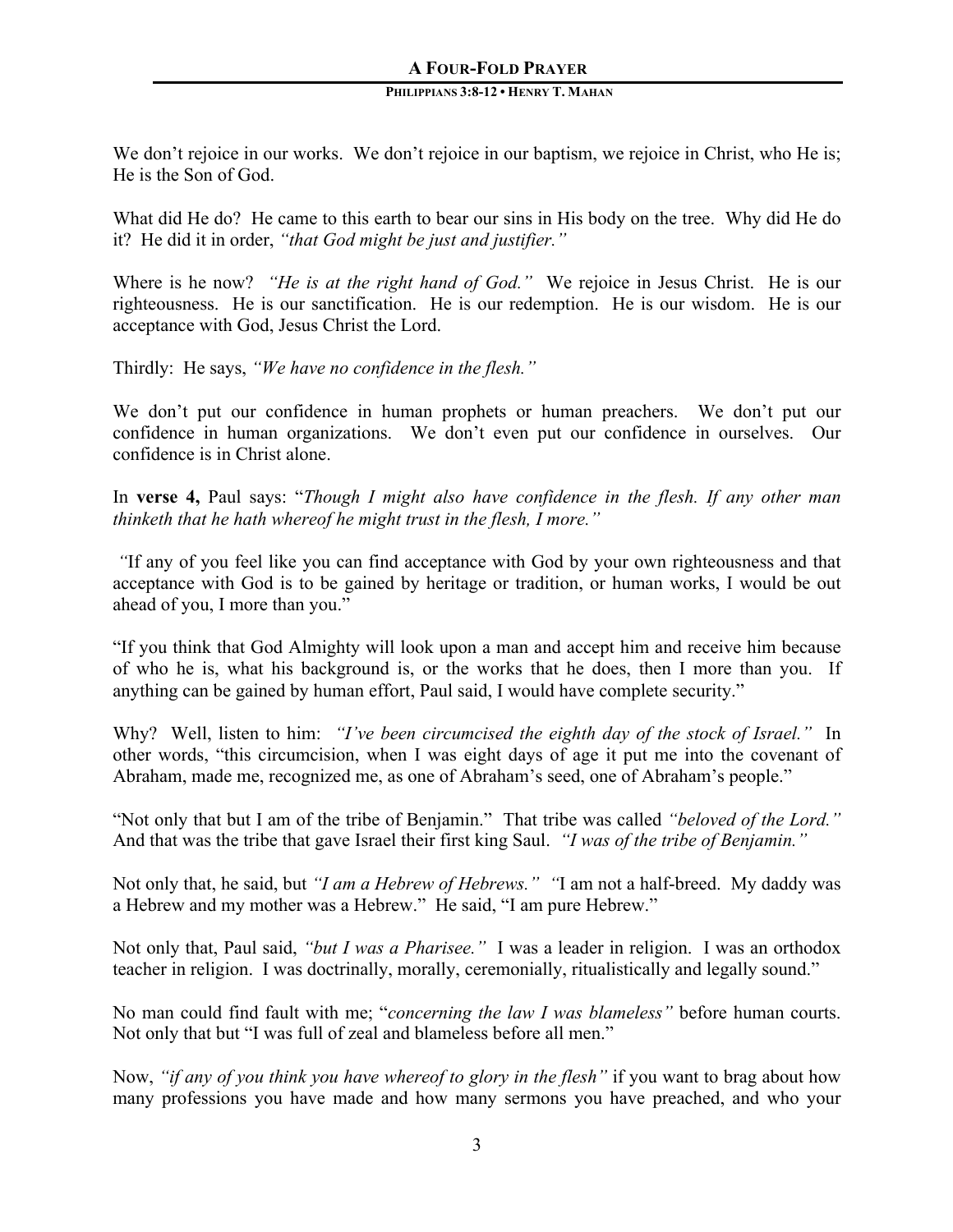daddy was, and who your granddaddy was, and you want to brag about what denomination you are from, Paul said; "I will top everything you present."

*"I was circumcised the eighth day of the tribe of Benjamin and I am a Hebrew of Hebrews."* He said*, "Concerning the law I was a Pharisee. I was zealous before the law; I was blameless."*

Now watch the next verse, **verse 7:** "*But what things were gain to me, those I counted loss for Christ.*" "But all of these religious duties and all of these religious works which were so important to me," (and there was a day in which they were important to the apostle Paul, before he met Christ, before he learned the Gospel). This ritualism and legalism, this ceremonialism, was so important that it was his hope for heaven. It was his hope for salvation. It was his hope for acceptance with God.

He said, *"*This was so important to me; these things were gain to me. But, what I once counted gain I now count as nothing, *I count but loss that I may win Christ and be found in him."*

In other words, he says; "When the Holy Spirit opened my eyes," (and that is what must be done, whether a man is in religion or in sin, whether a man is in church or in the world) the Holy Spirit has to open his eyes. Salvation comes by revelation; it doesn't come by education, it doesn't come by argument and debate, it comes by revelation.

He said, "When the Holy Spirit opened my eyes and I learned what sin really is, (sin is a nature, sin is a principle, and sin is an evil heart), I not only learned what sin is, but I learned that even my righteousness in God's sight, not in men's sight, *"that which is highly esteemed among is an abomination to God."*

But, Saul of Tarsus said; *"*I learned that my righteousness's were filthy rags in God's sight and in my flesh dwelleth no good thing. In the flesh no man can please God. I learned that all have sinned, even the Pharisees."

I learned that *"all have sinned and come short of the glory of God,"* even the Hebrews. I learned that all have sinned and the only righteousness that God would accept is Christ's righteousness.

The only atonement that God Almighty will receive or look upon with favor is Christ's blood, not the animal blood of the Old Testament, or the Tabernacle, or the temple.

The only way of salvation and redemption is by God's grace. He said*,* "When I saw that I not only counted my works and my zeal to be loss, not only loss, those things that were gain to me, but I looked upon all of my fleshly, religious, enterprises, works, efforts, obedience, and morality, to be so much garbage and rubbish. I not only counted them but loss*,* but I counted them dung for Christ's sake."

God doesn't save preachers, He saves sinners. God doesn't save Pharisees, He saves sinners. God doesn't save religious people, He saves sinners. God doesn't save respectable people, He saves sinners.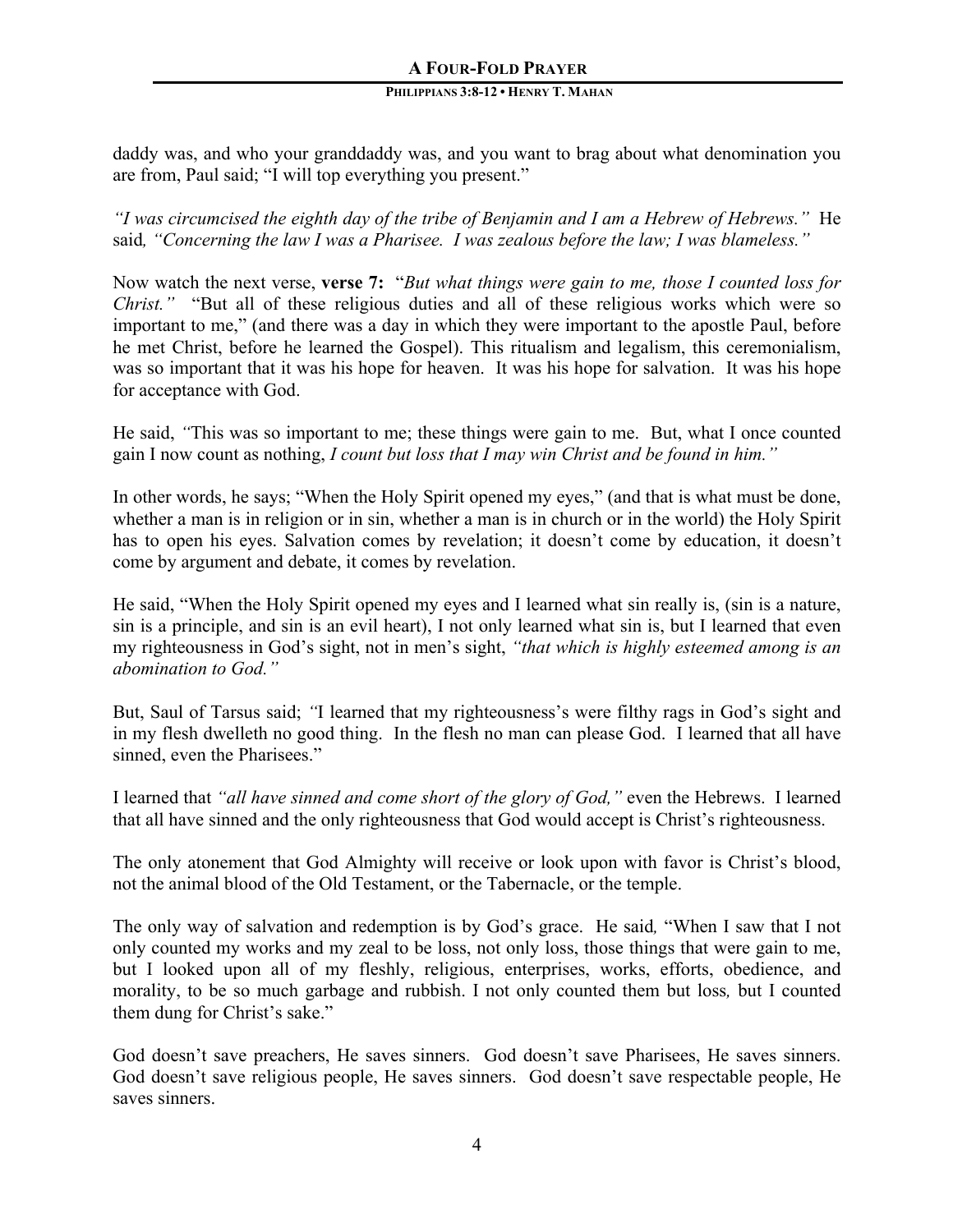Paul later wrote: *"This is a faithful saying and it is worthy of acceptation* (by all people) *that Jesus Christ is come into this world to save sinners of whom I am chief."*

Now, you remember something and you listen very carefully to what I am about to say; I know a little bit about this subject; the great problem of preaching is not getting lost people saved, that is no problem.

Find me a lost man and I will preach the Gospel to him and he will be saved. *"Christ came to seek and to save that which is lost. He died for the ungodly. He died for sinners."* There is no problem in getting lost people saved.

The problem of preaching is getting religious people lost. A man will never be saved until he is lost. He will never be found until he is lost. He will never receive grace until he is guilty. He will never be found until he is lost.

He will never be saved until he is a sinner and he will never be robed in the righteousness of Jesus Christ until he is naked, until he has been stripped of every fig-leaf-apron of his own works, merit, and righteousness.

Paul, having turned loose of all of this confidence in himself, having given up all claims on God through the works of the law, having looked upon the mercy and grace of God in Jesus Christ, the apostle lays down a **four-fold prayer**.

This is what I want to talk about today. I hope I have gotten your attention. I hope I have interested you in what I am about to say.

Here is a man who had been where some of you are, robed in self-righteousness, building upon a false foundation, hiding in a religious refuge, trusting in your works and your merit to find acceptance with God.

And, you have never found any lasting peace. You have never found any real joy. You have never found any real communion with God. You just feel like a white-washed tombstone or a white-washed Pharisee, cleansed on the outside but *"full of extortion and excess on the inside."*

Well, here is an example: He said, *"If you think you have whereof to trust in the flesh, I the more."* He said, *"What was gain to me I counted but loss, I counted but rubbish (garbage that I may come to a real, saving knowledge, of God Almighty in Jesus Christ, that I may win Christ)."*

Here, my friend is a self-righteous, moral, religious teacher, who has been broken by the power of God to realize his guilt, to be put in the dust of guilt and repentance; that sees himself in need of mercy and offers to God a **four-fold prayer**; now, here is his prayer:

First of all: He says, *"O that I may win Christ and be found in him."*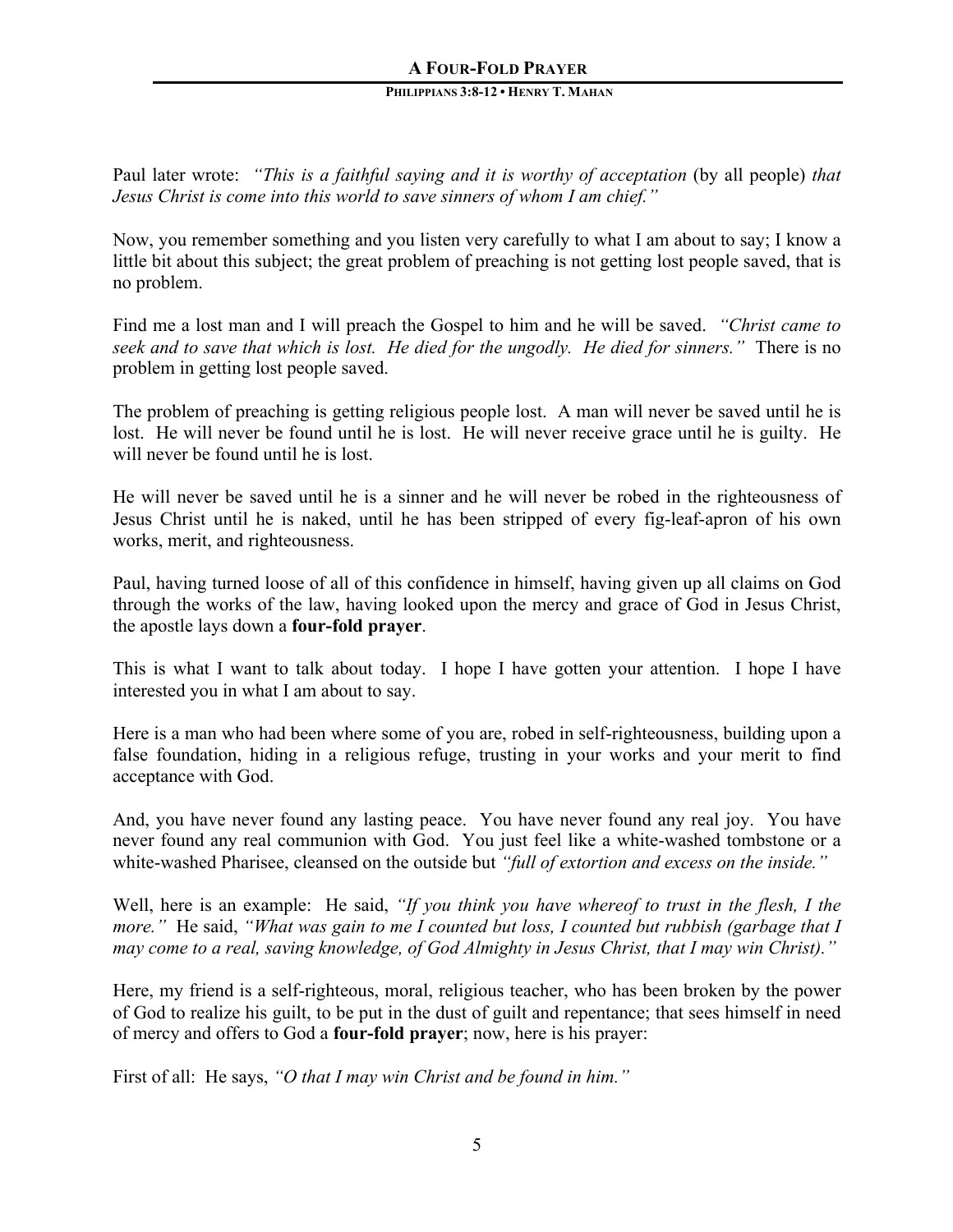Now, the word "*win*" ought to be translated gain, *"O that I may gain Christ."* The old Puritans use to say, "that I may lay hold upon Christ," not just read about him or hear about him, but that I may actually lay hold on Christ, that I may gain an interest in his redemptive grace."

I think that the hymn writer has put it so well:

**"No more my God; I boast no more Of all the duties that I have done, I quit the hopes I held before In order to trust the merits of thy Son."**

Can you say that? Have you ever been there? Saul of Tarsus was brought there. Only God can bring a man down:

> **"No more my God; I boast no more Of all the duties that I have done I quit the hopes I held before To trust the merits of thy Son.**

**Yes I must; I will esteem Everything but loss for Christ's sake**

## **Oh may my soul be found in Him And may I of His grace partake."**

I can't claim my righteousness and His; He will not share His glory. I cannot stand on my works and His too. I cannot be clothed in my fig-leaf-apron and in His royal robes; I have got to make a choice. I have to lay one aside.

So then, I turn loose of all religious claims. I turn loose of all boasting and all pride, and all resting in human merit and I flee to Christ. That is what Paul is saying; *"O that I may win Christ, (*that I may gain Christ*,* that I may gain a saving interest, that I may lay hold upon him), *be found in him, not having mine own righteousness which is of the law but the righteousness of God which is in Jesus Christ our Lord."*

You better be found in Him. To be found in Him as the eternal Surety, that is my prayer, the eternal Surety. There is a Surety of the everlasting covenant and that Surety is Christ, and that I may be found in Him as the incarnate representative.

Christ walked on this earth for somebody. He represented, (when He was on this earth in human flesh, in the likeness of sinful flesh, obeying the law, pleasing the Father) He represented somebody, *"that I may be found in him."*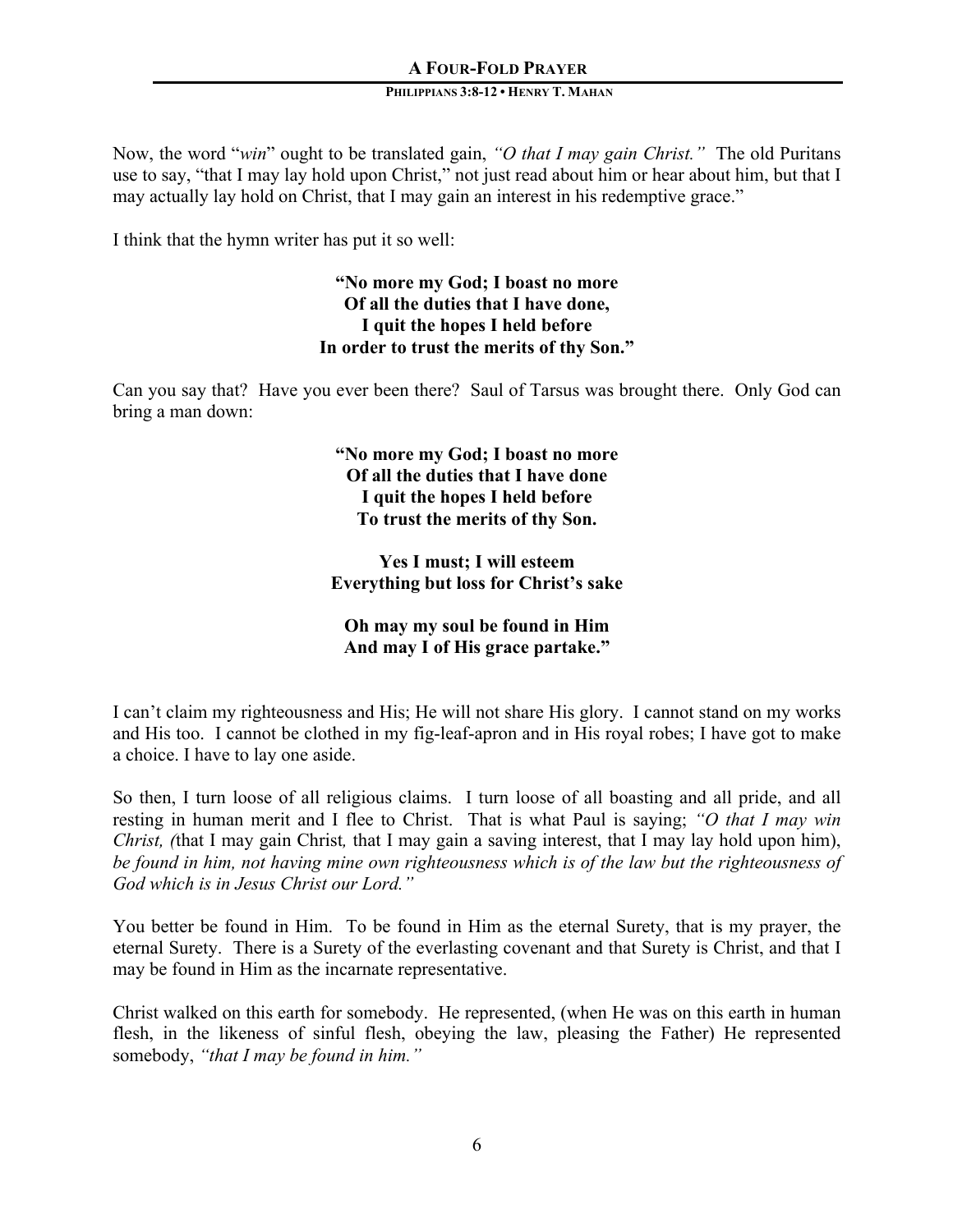When He went to the cross and suffered there the shame and the humiliation of that awful death, He was dying for somebody. He was paying somebody's debt. The heavenly Father was receiving from Christ satisfaction for somebody's sins.

This is what Paul knew; *"that I may be found in him"* as my perfect sin-offering, *"that I may be found in him,"* as my risen Priest and Mediator. He is interceding for somebody.

The Scripture says; *"He ever liveth, to intercede,* (to make intercession for somebody, that I may be found in Him as my reigning King, seated at God's right hand), *expecting until his enemies be made his footstool."*

That is the first of this four-fold prayer. Oh, Paul said; I have got a background, a heritage, a tradition, and all of these things that exceeds anything that any of you have to offer; "*I count these things but loss*."

*"*They were at one time gain to me, so important to me; I count them but dung that I may gain Christ, that I may gain a saving interest in Christ, that I may lay hold upon Christ, and be found in Him, found by God's law in Christ with no condemnation."

I'm found by God's justice in Christ, with no charge. I'm found by God Almighty's righteousness in Christ, with no judgment. *"There is now, therefore, no condemnation to them who are in Christ."* 

That's the reason Paul wanted to be found in Christ. That's where the mercy is, that's where the grace is, that's where the love is, it is in Christ. It is not in a building, it is not in an organization. It is not in a denomination, it is not in a decision, it is not in a profession, and it is not in a system of morality, it is in a person and that person is the Son of God.

Here is the 2nd prayer in **verse 10;** do you see it there? Here is his second plea: *"O that I may know him and the power that flows from his resurrected life."* What is he saying here?

First of all: He is saying this; "I may know him myself."

The Scripture says, *"If thou shalt confess with thy mouth Jesus to be Lord and believe in thine heart that God raised him from the dead, thou shalt be saved."*

I can't know Christ through another man's mind. Now, let me warn you here; let me warn you! As far as redemption is concerned, you stand alone, now alone with Christ; that is what I mean. I mean that this matter must be settled in your own heart between you and God.

It is not a family situation. It is not a denominational situation. It is not a Christian Nation situation, it is you. *"Every man shall give an account of himself to God."*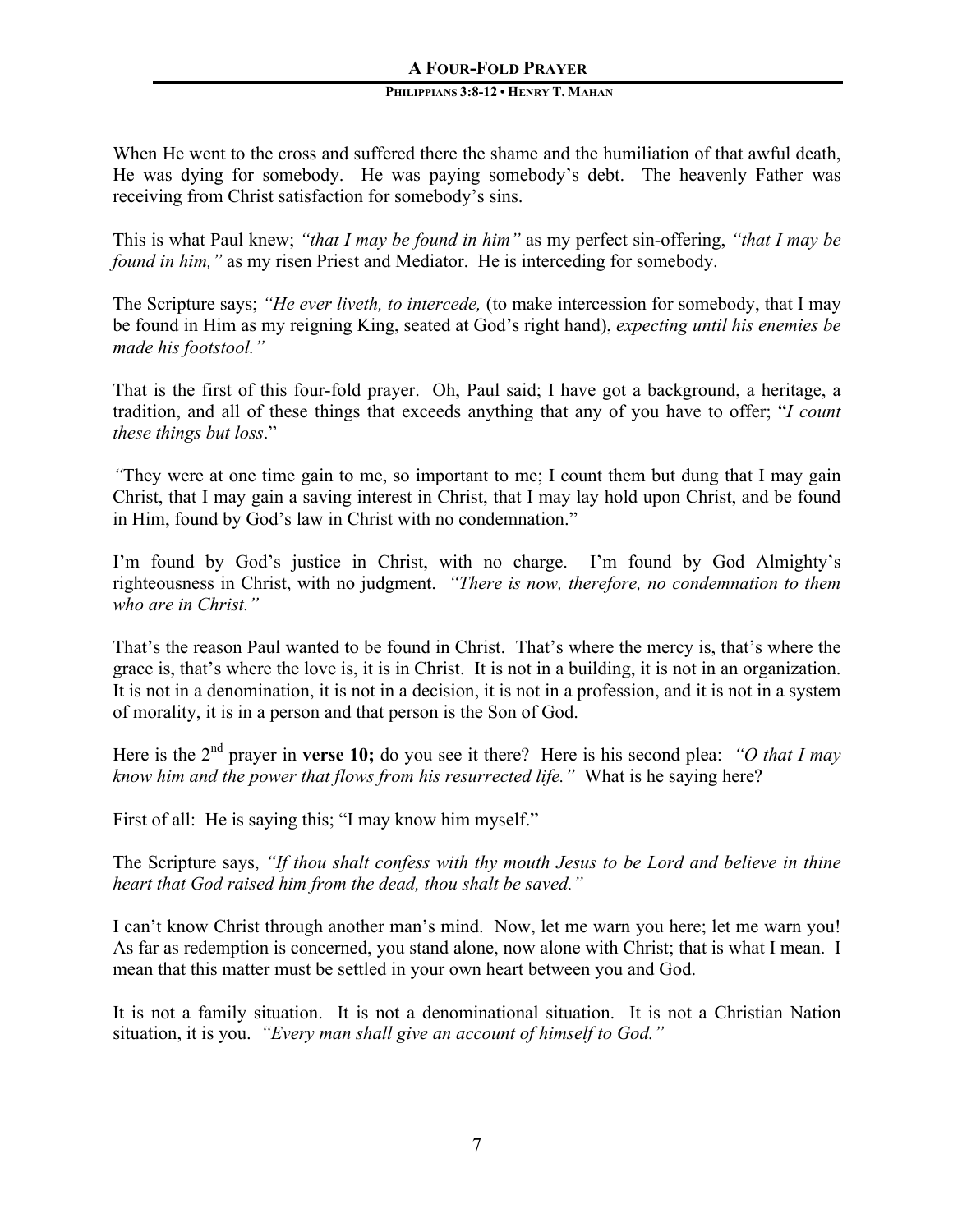I want Christ to give an account for me. I can't know Him through another man's mind. I can't love Him with another man's heart. I can't hear Him with another man's ears. I can't see Him with another man's eyes.

I can't believe on Him with another man's faith. I can't praise Him with another man's mouth; don't try it; don't try it. It's *"that I may know him."* I think that Paul is saying this, *"that I may know him."*

You know; the Master used that word, He said; *"this is eternal life that they might know thee, the only true God and Jesus Christ whom thou hast sent, that they might know thee."*

It's not talking about just knowing something about His historical life, a man called "Jesus Christ" who lived on this earth. Well, the devil knows that and he doesn't know God; he doesn't know Christ.

It's not just to know His doctrines. People can know doctrine and not know God. People can know theology, they can teach it. The Scribes and Pharisee's did; it's not enough just to know about His example. There have been some clean, cut, unsaved people in this world.

Then, it is not enough just to know about His death and His resurrection. Here is what Paul said; *" that I may know him,* (that I may know Christ, that He might reveal Himself to me, that He might come and dwell in me, that He might walk and talk with me, that He might live in me), *I in them and thou in me."*

What did he say in **Galatians 2:20?** *"I am crucified with Christ, nevertheless, I live: Yet, not I but the life which I now live in the flesh; I live by the faith of the Son of God who loved me and gave himself for me."*

We sing a hymn in our church called **"**Christ Liveth in Me." A few days ago I was reading the words of this song and for the first time I really saw them. It fits right in with what I am talking about here.

Paul said: *"that I may know him,* (know Him, not just know about Him, not just know of Him, and know Him, Christ in me, a living, vital, intimate, personal union, with Jesus Christ), *Christ in you the hope of glory."*

Listen:

**"Once far from God and dead in sin No light my heart could see But in God's Son the light I found Now, Christ liveth in me.**

**As lives the flower within the seed As in the cone, the tree**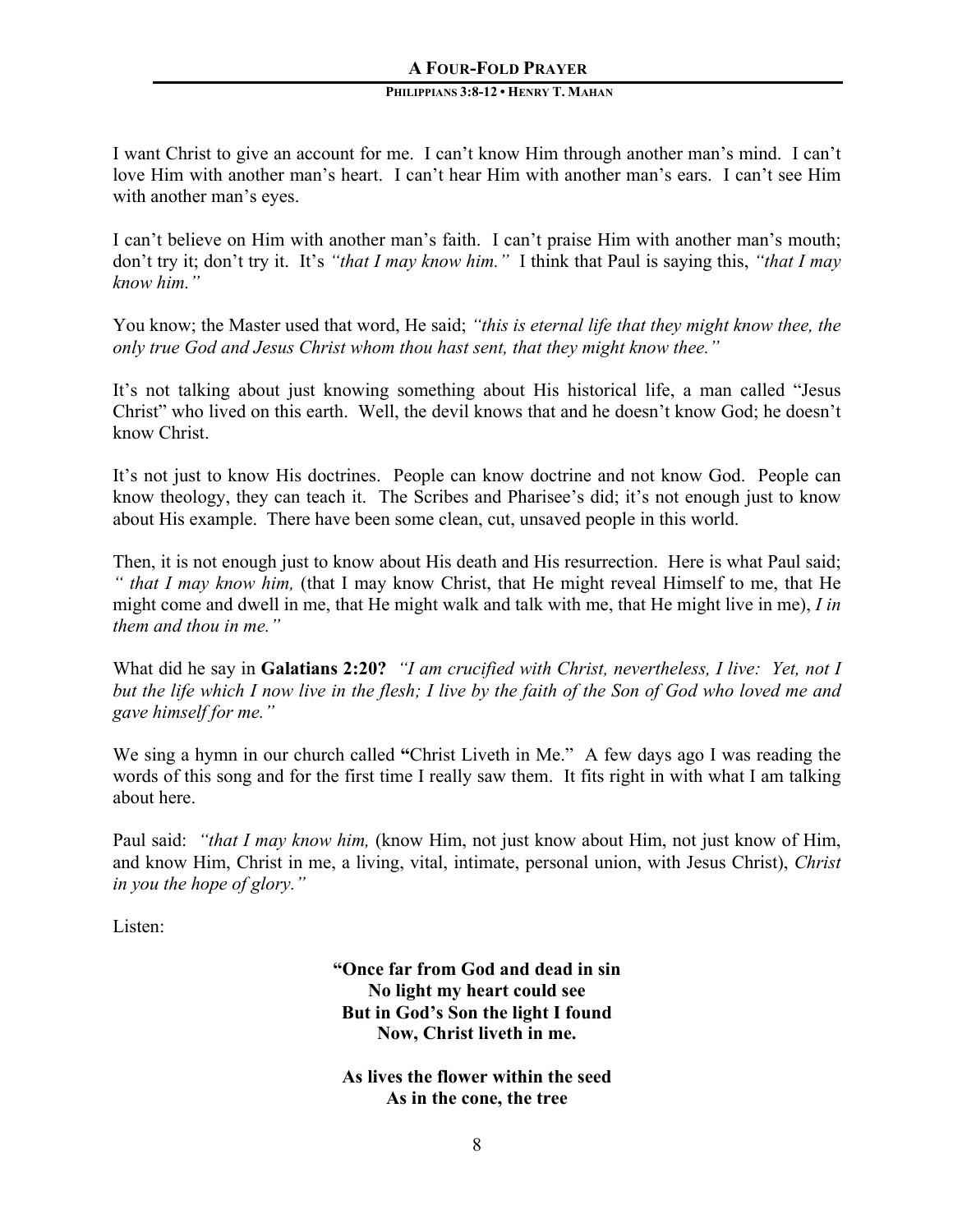## **So praise the God of truth and grace His Spirit lives in me."**

Is that so, is that so, that I may know him, *"that I may know him and the power of his resurrection?"*

What is meant by the power of His resurrected life or the power that flows from His resurrected life? What does His resurrection say? What does it say?

Well, it says that God is Almighty. It says more than that, it says; God is able to raise the dead. It says more than that. Well, it says; God will raise everybody someday. Well, it says more than that. What does His resurrection say?

Do you know what it says to me? It says the full penalty is paid or God would have never raised Him from the dead." It says, *"There is therefore now, no condemnation to them who are in Christ."* 

Christ was raised without sin. When He died on that cross He died under condemnation of my sin and guilt. When He came out of that tomb He came out, without my sins.

His resurrection says something else; it says the righteousness of God is mine; *"he was made sin for us who knew no sin that I might be made the righteousness of God in him."*

His resurrection says more than that: It says that I have full acceptance with God; *"we are accepted in the beloved."* When God raised Him, *"he raised us up together with Christ and seated us with him in the heavenlies."* That's right!

Then, His resurrection says that He dies no more and I die no more; *"I am the resurrection and the life. He that liveth and believeth on me, though he were dead, yet shall he live.*" His resurrection says *"my peace I give unto you."*

The more I know Him and the more I enjoy Him, and the more I am blessed by the blessings of His resurrected life.

Fourthly: *"That I may win Christ, gain Christ, and be found in him,"* that I may know Him

Fifthly: If possible "*I may obtain to the resurrection of the dead*"

There is a two-fold resurrection: There is a spiritual resurrection of the dead and there is a physical resurrection. Yes sir; that is true; there is a spiritual resurrection. In **Ephesians 2:**1 it says this; *"You hath he quickened* (made alive) *who were dead in trespasses and sin."*

All men spiritually in Adam died. It says in the Scripture *"by one man sin entered this world and death by sin. So death passed upon all men for all have sinned."*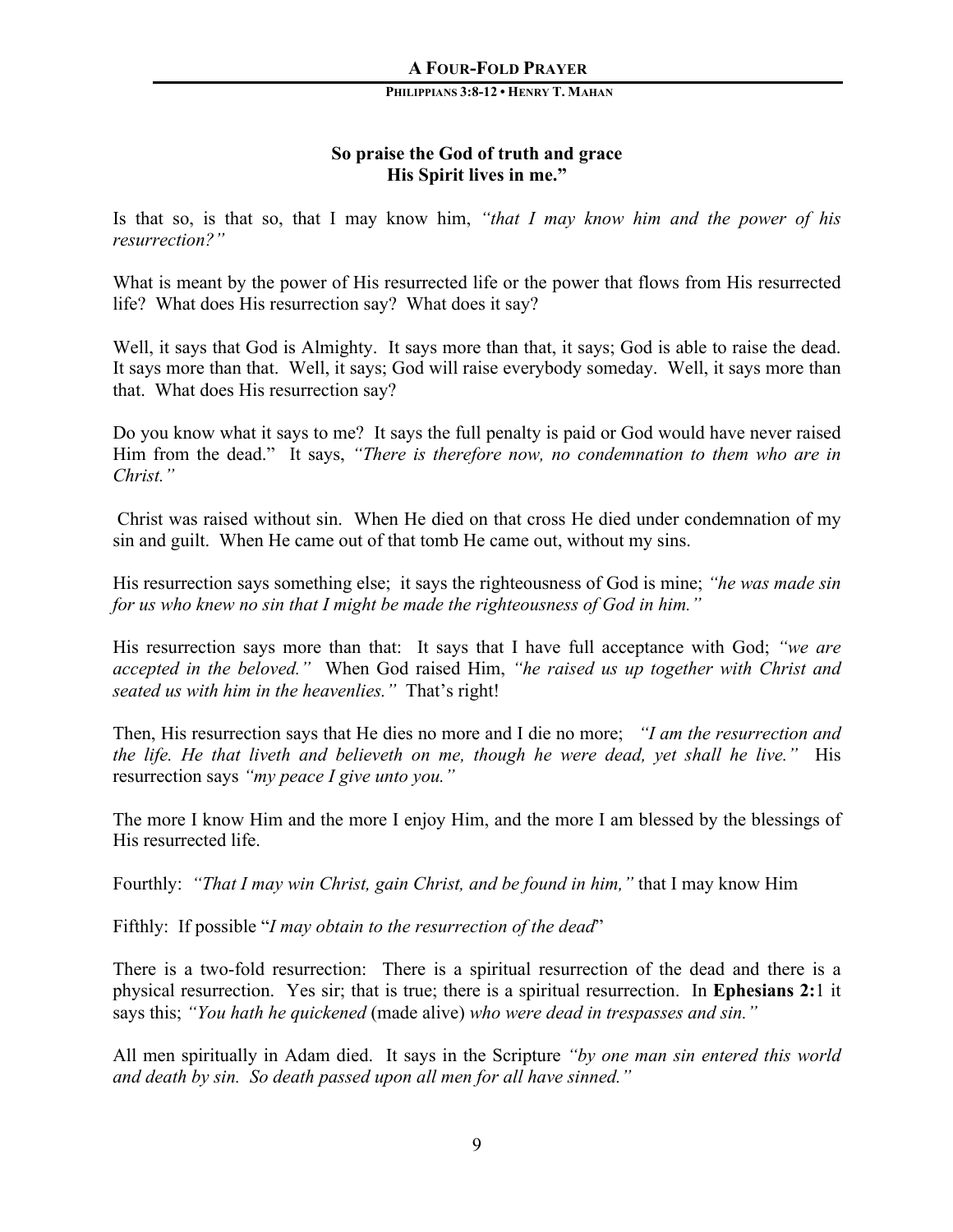## **A FOUR-FOLD PRAYER**

#### **PHILIPPIANS 3:8-12 • HENRY T. MAHAN**

We are born into this world and this is so; *"born in sin, conceived in iniquity, shapen in iniquity, brought forth speaking lies, estranged from the womb; without God, without hope, without Christ, without help,"* that's right; that is what the Scripture says.

So, the same power that raised Christ, the same Spirit that raised Christ from the dead must give me life; raise me from a spiritual grave*. "It is the Spirit that maketh alive, the flesh profiteth nothing."*

That's right; there is a spiritual resurrection. When Paul says, *"that I may obtain a part in this resurrection,"* he is talking first about a spiritual resurrection.

But, there is also a physical resurrection. Now here are both resurrections in the same chapter in **John 5:25**. Our Lord said, *"The hour cometh and now is when the dead, shall hear the voice of the Son of God and they that hear shall live."*

*"He that heareth my word and believeth on me hath everlasting life."* We hear Him speak through His Word. We are quickened by the Word. We are regenerated by the Word. We are born of the Word; *"Of his own will begat he us with the word of truth."*

But now, here in the same chapter in **John 5:28,** you have a physical resurrection. Christ said*, "Don't marvel at this; the hour cometh in which all that are in the graves, shall hear the voice of the Son of God and come forth; some to the resurrection of life and some to the resurrection of damnation."* Paul said*, "*My desire is to be among those in the first resurrection, to be raised in his likeness."

Here is the last request in **verse 12:** He said, *"I'm not already perfect."* He says what a lot of religionists won't admit. Even the great apostle, even the least of the apostles, even the preacher called of God, sent to preach the Gospel to the Gentiles who founded churches, and wrote 13 Books in the New Testament.

He died for the glory of Christ. Even he said, "I'm not perfect. I haven't arrived. My desire, though, is to lay hold in truth and faith on that for which Christ laid hold of me." He said, *"*I know I am redeemed, I'm redeemed. I know that I am a son of God."

*"We know that we are sons of God; we have passed from death unto life."* We know that we are *"new creatures in Christ."* But, we are not yet conformed to His image. We are not yet made just like our Lord and this is our desire, to be made like Christ.

That is what David said; *"This is my desire; I will be satisfied when I awake with his likeness."* Are we afraid to sing songs like this?

> **"Here I raise mine Ebenezer Hither by thine help I've come And I hope by thy good pleasure Safely to arrive at home.**